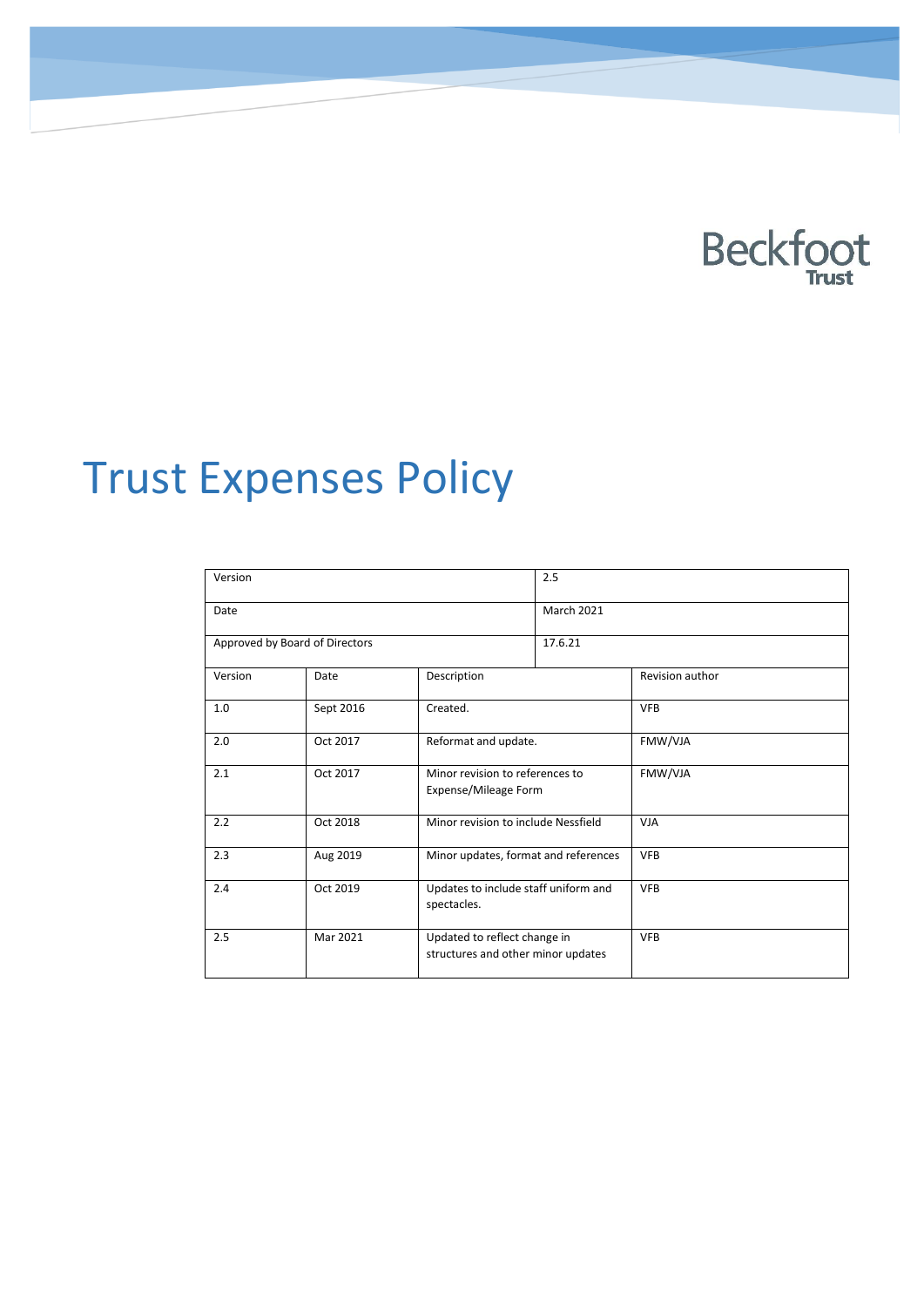#### Contents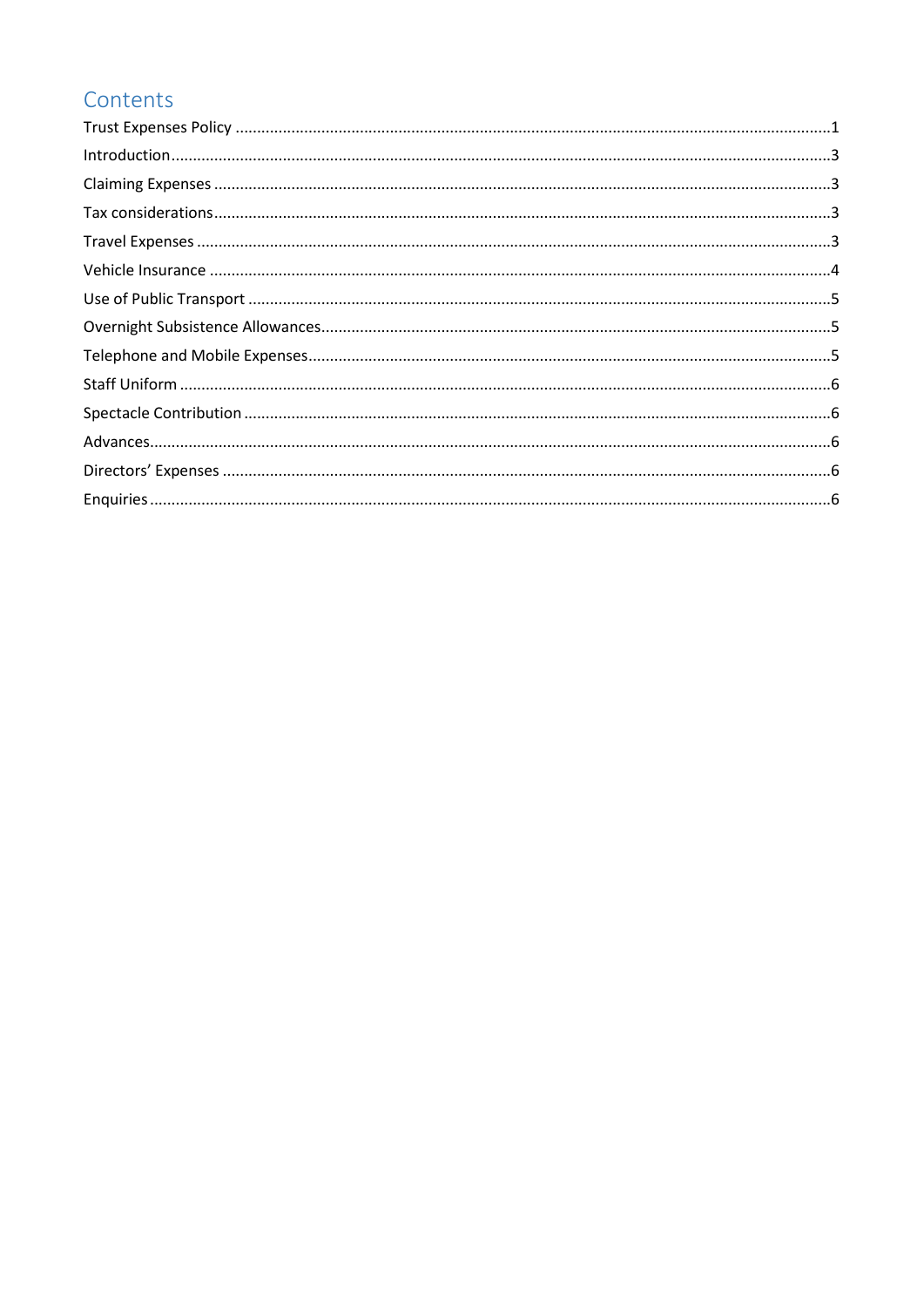#### Introduction

It is the Trusts' policy to reimburse staff for all necessary travel, accommodation and other expenses incurred while incurred wholly, necessarily and exclusively in the course of authorised Trust or local school's business (excepting normal day-to-day travel to and from School to home).

Where a staff member is aware in advance of an expense claim, e.g. hotel booking/train tickets, the budget holder must approve hotel booking/train tickets, purchases before the purchase is made.

It is essential that HMRC regulations are met and therefore this policy must be adhered to when making an expenses claim.

## Claiming Expenses

- 1. Payments for the personal expenditure of staff in connection with authorised Trust or local school business must be made using the relevant Expenses/Mileage Claim Form.
- 2. This should then be authorised in advance and on the form by either the staff members line manager or member of the senior leadership team. Receipts for all expenses should be attached to the claim and wherever possible the staff member should obtain a VAT receipt.
- 3. All claims should be submitted within one month of the event. Claims that are submitted later than this will only be paid if the staff member can show adequate justification for the delay.
- 4. The purchase of classroom equipment and items must be completed using the purchase ordering system and paid for directly by the school. An Expenses Claim Form **may not** be used for reclaiming the cost of such purchases.
- 5. Staff should make **reasonable efforts** to get the best value possible when purchasing items, food or travel tickets.
- 6. Supporting documents required as evidence, such as receipts and bills, must be attached to the Expenses/Mileage Claim Form.
- 7. Expense/Mileage Claim Forms must be approved and signed by the budget holder.
- 8. Claims by local school Headteachers must be authorised by the Trust Chief Executive Officer (CEO) or Trust Chief Operating Officer (COO).
- 9. See 10.0 Director's expenses.
- 10. Claims, which do not meet approval will not be processed and will be returned.
- 11. A copy of a completed claim form will be recorded and stored. The original, with any supporting documents, will sent to the local school Finance Office for payment.
- 12. The submission of false claims will be treated as a serious matter and may lead to disciplinary action.

#### Tax considerations

- 1. Claims adhering to the procedures in this Policy will be paid without the deduction of income tax. However, it is the claimant's responsibility to ensure payment for any due tax is made.
- 2. Mileage expenses may be paid via payroll or the local school finance team. The appropriate Expenses/Mileage Claim Form must be completed.

#### Travel Expenses

1. The Trusts Financial Regulations require that travel costs be cost-effective, car users should not therefore automatically use their cars for travel but should ensure that public transport is not more convenient or cheaper.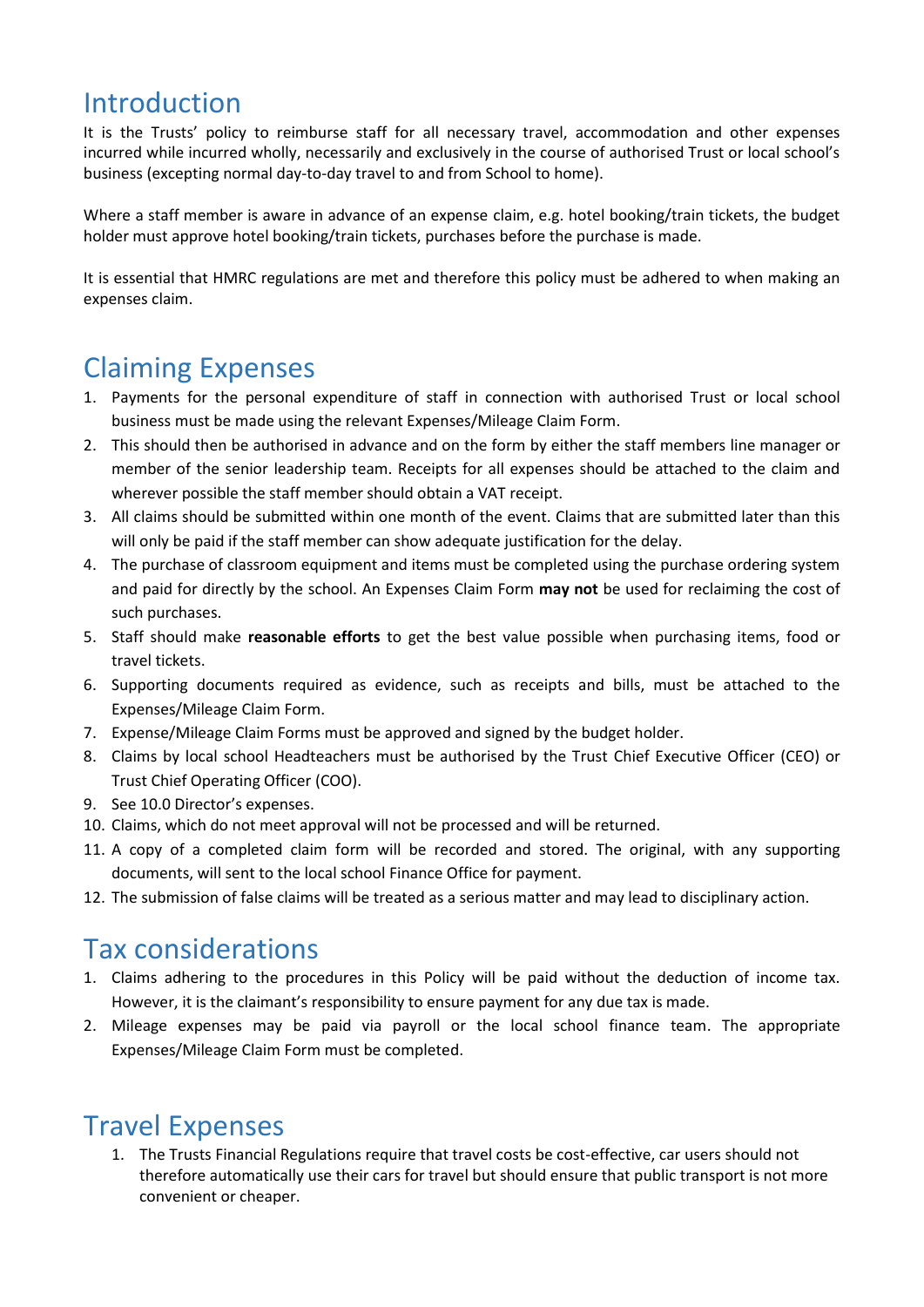- 2. Staff are encouraged to car pool where possible.
- 3. Expense/Mileage claim Forms must have attached a VAT receipt for fuel used. The claimant is responsible for attaching the receipt and the line manager is responsible for checking the receipt is valid prior to submitting for payment.
- 4. An appropriate receipt **must**:
	- Be dated before the date of the journey claimed for.
	- Show the amount of fuel purchased in litres.
	- Show the name of the fuel supplier and their VAT registration number.
	- Account for **at least** 25% of the total amount of the mileage claim.
- 5. If several low mileage claims are submitted, a single receipt showing fuel purchased to cover all the miles claimed is sufficient.
- 6. In the event of an employee travelling directly to (or from) a meeting or any other non-school location the mileage claimed should be the lower of the distance:
	- from home to the destination
	- school to the destination
- 7. For journeys between Trust schools all employees should use the mileage matrix attached to this policy. Casual car user allowance is paid at 45p per mile.
- 8. Claims should include:
	- a current VAT fuel receipt
	- the date
	- reason for travel
	- starting point
	- destination of the journey
- 9. Reasonable necessary parking charges will be reimbursed providing a receipt is obtained.
- 10. Speeding or parking fines will **never** be reimbursed.

|                         |                  | <b>Beckfoot</b>  | <b>Beckfoot</b> | <b>Beckfoot</b> |          |                            |                               |                  |                 |
|-------------------------|------------------|------------------|-----------------|-----------------|----------|----------------------------|-------------------------------|------------------|-----------------|
|                         | <b>Beckfoot</b>  | land             | Upper           | Heaton          |          | Beckfoot Beckfoot Beckfoot |                               | <b>Beckfoot</b>  | <b>Beckfoot</b> |
|                         | Allerton         | <b>Hazelbeck</b> | <b>Heaton</b>   | Primary         | lOakbank |                            | Thornton Priestthorpe Phoenix |                  | Nessfield       |
| Beckfoot Allerton       |                  | 3.5              | 2.5             | 1.7             | 7.5      | 1.9                        | 4.2                           | 7.8              | 7.4             |
| Beckfoot and Hazelbeck  | 3.5 <sub>1</sub> |                  | 2.5             | 2.9             | 6.3      | 4.6                        | 1.0 <sub>l</sub>              | 6.0              | 6.6             |
| Beckfoot Upper Heaton   | 2.5              | 2.5              |                 |                 | 8.6      | 3.1                        | 3.3                           | 8.4              | 8.3             |
| Beckfoot Heaton Primary | 1.7              | 2.9              |                 |                 | 7.7      | 2.4                        | 3.7 <sup>1</sup>              | 8.6              | 7.6             |
| lBeckfoot Oakbank       | 7.5              | 6.3              | 8.6             | 7.7             |          | 8.6                        | 6.0                           | 2.1              | 0.7             |
| Beckfoot Thornton       | 1.9              | 4.6              | 3.1             | 2.4             | 8.6      |                            | 5.4                           | 9.5              | 8.5             |
| Beckfoot Priestthorpe   | 4.2              | 1.0              | 3.3             | 3.7             | 6.0      | 5.4                        |                               | 6.0              | 5.6             |
| Beckfoot Phoenix        | 7.8              | 6.0              | 8.4             | 8.6             | 2.1      | 9.5                        | 6.0                           |                  | 1.8             |
| Beckfoot Nessfield      | 7.4              | 6.6              | 8.3             | 7.6I            | 0.7      | 8.5                        | 5.6                           | 1.8 <sub>l</sub> |                 |

#### Vehicle Insurance

- 1. The Trust and local schools do not provide car insurance for staff using their own vehicles. Staff members who use a private vehicle for school business should ensure that they have an insurance policy that covers use for business. Use limited to 'Social, Domestic and Pleasure' will not cover any journey in connection with work use.
- 2. Trust and local school Staff must also ensure that the car is safe and legal to drive.
- 3. Expenses/Mileage claims will not be paid without the production of a valid insurance certificate demonstrating this.
- 4. In the absence of valid insurance certificate, the journey should not be made by car and a claim may be made for the equivalent 2nd class train or bus fare to the destination.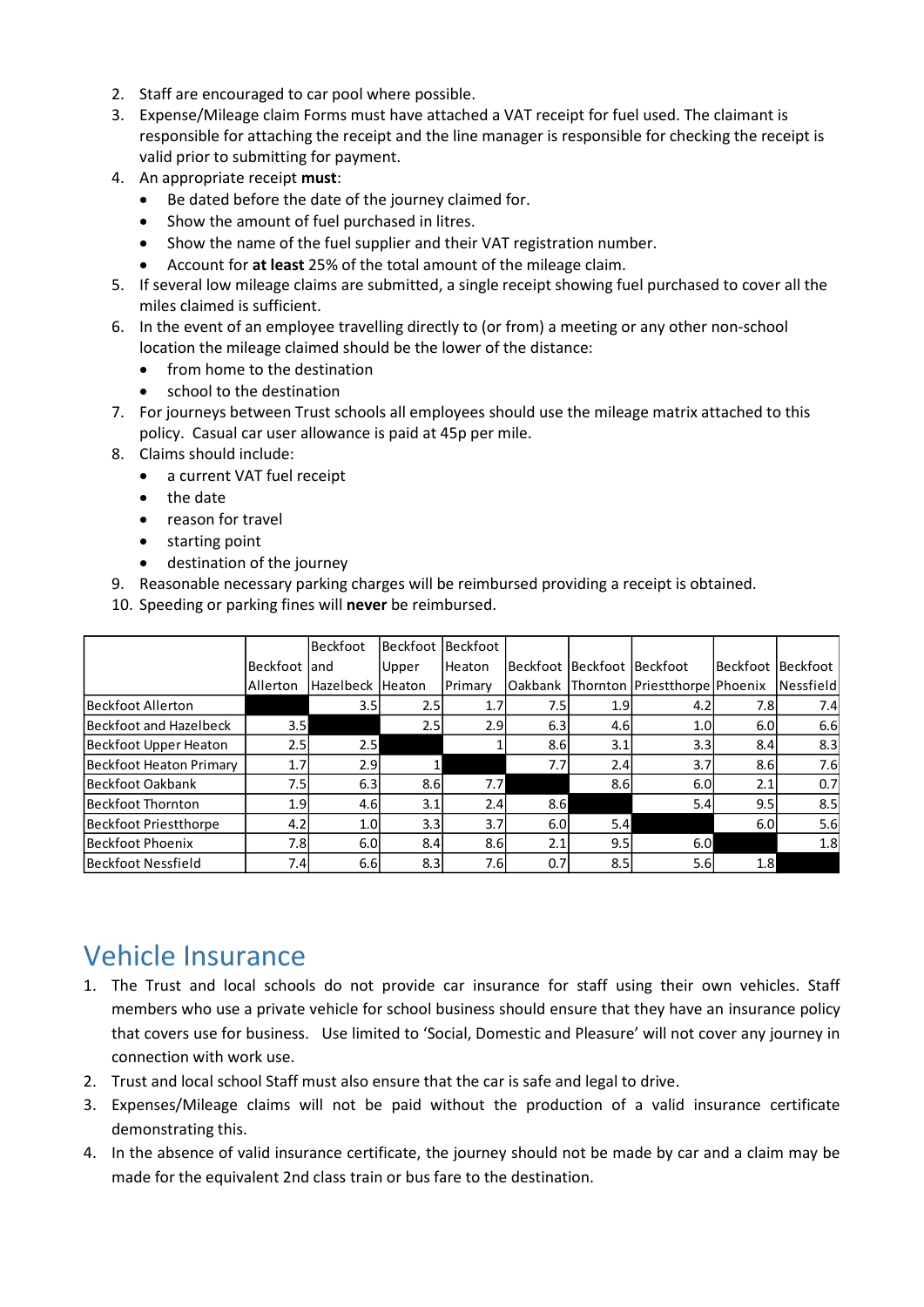## Use of Public Transport

- 1. The use of public transport for eligible journeys will be reimbursed upon receipt, provided the expenses are reasonable.
- 2. Staff should use the most economical class of travel. We will reimburse the cost of 2nd class rail fare or bus fare.
- 3. The school will not pay for the travel of any accompanying person, unless their attendance is required as a representative of the school or the staff member requires assistance by means of reasonable adiustments.
- 4. If intending to travel by rail, please book your ticket well in advance. Bookings should be made using the local school Finance Department multipay card. Please note purchasing rail tickets within a week of travel is significantly more expensive.

## Overnight Subsistence Allowances

- 1. Reasonable expenses for the cost of accommodation, food and drink will be reimbursed when supported by receipts.
- 2. Overnight stays should be booked well in advance using the local schools Finance Department multipay card.
- 3. Only the cost of accommodation required for business purposes will be reimbursed by the school. It will not meet the cost of additional parties or accommodation provided to a spouse or other family members.
- 4. Personal items, such as alcoholic drinks, mini-bars etc. will not be reimbursed and their total should be deducted from any bills submitted for expenses purposes.
- 5. As a guide prices should be as inexpensive as possible and not exceed:
	- a. London up to £120.00 per night Bed & Breakfast
	- b. Outside London up to £70.00 per night Bed & Breakfast
- 6. "Staying with Friends" Allowance If an employee chooses to staff with friends or relative instead of a hotel, an allowance of £25 per night may be claimed.
- 7. When staying away from home the following claims may be made for food:
	- a. Breakfast (leaving home before 6.30am, if not included in as part of an overnight stay) up to £8.00
	- b. Lunch up to £8.00
	- c. Evening meal (return or work beyond 8pm) up to £15.00

## Telephone and Mobile Expenses

- 1. Business calls made from a home telephone may be reimbursed subject to provision of an itemised telephone bill and their inclusion on the Expense/Mileage Claim Form.
- 2. Calls from personal mobile phones made for business purposes may be reimbursed subject to provision of evidence of the calls attached to the Expenses/Mileage Claim Form.
- 3. Line or equipment rental will not be reimbursed.
- 4. Mobile phones provided by Trust and local schools for operational purposes are only to be used in emergencies and the individual will be required to reimburse the Trust or local school for any personal use.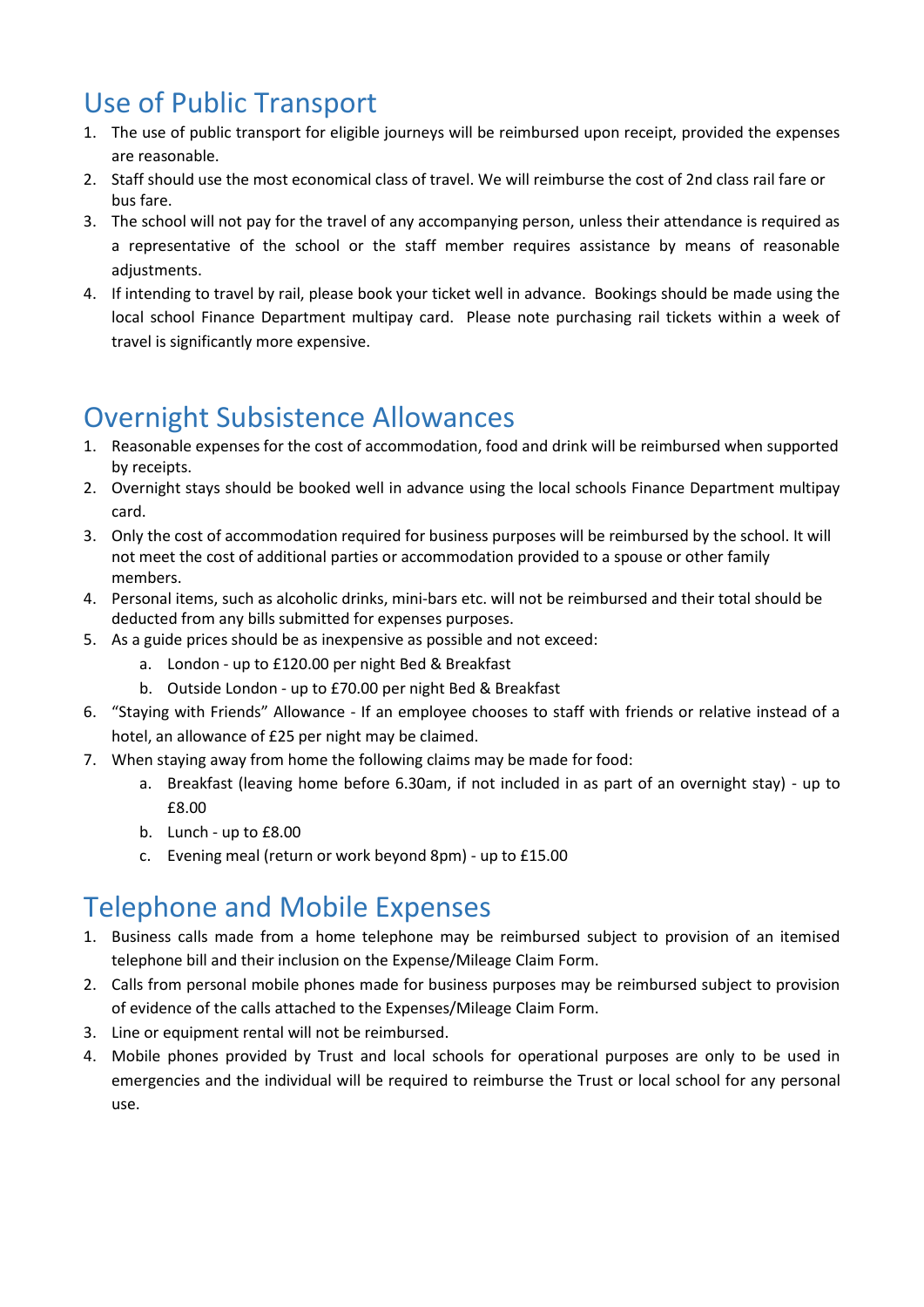## Staff Uniform

Staff should seek authorisation before purchasing specific uniform but once approved should submit an expense claim form with receipts. They will be reimbursed the lower of the full amount of the purchase cost or the limit specified below:

| Uniform Item            | <b>Upper Limit of Claim</b>          |  |  |  |
|-------------------------|--------------------------------------|--|--|--|
| <b>Swimming Costume</b> | £20                                  |  |  |  |
| Other uniform items     | Cluster business managers discretion |  |  |  |

## Spectacle Contribution

Should an employee require glasses for use with DSE the Trust will pay up to £50 towards the cost of glasses (including the eye test) required for DSE for staff deemed by their line manager to be eligible according to the below criteria.

To be eligible staff must:

- use display screen equipment for continuous or near continuous spells of an hour or more at a time AND
- use it more or less every day, AND
- be highly dependent on DSE; or have little choice about using it; or need special training or skills to use it; or have to transfer information quickly; or need to apply high levels of attention and concentration
- complete the optician DSE Eye Test Form

#### Advances

In special circumstances, advances may be made for expenses over £100 but less than £1000. Any advance must be cleared by producing an Expense/Mileage Claim Form as soon as reasonably practicable after the expense has been incurred and no more than one month after the advance was given.

## Directors' Expenses

Expense and Mileage Claims incurred wholly, necessarily and exclusively in the course of authorised Trust or local school's business should be forwarded to [becjxv@beckfoot.org](mailto:becjxv@beckfoot.org) and will be authorised by the Trust CEO or the Trust CFO. Claims by the Trust CEO must be authorised by the CFO or other senior staff member.

#### **Enquiries**

All local school enquiries should be referred to the local school Finance Team or School Business Manager. Cluster Business Manager queries should be referred to the Trust Central Finance Team.